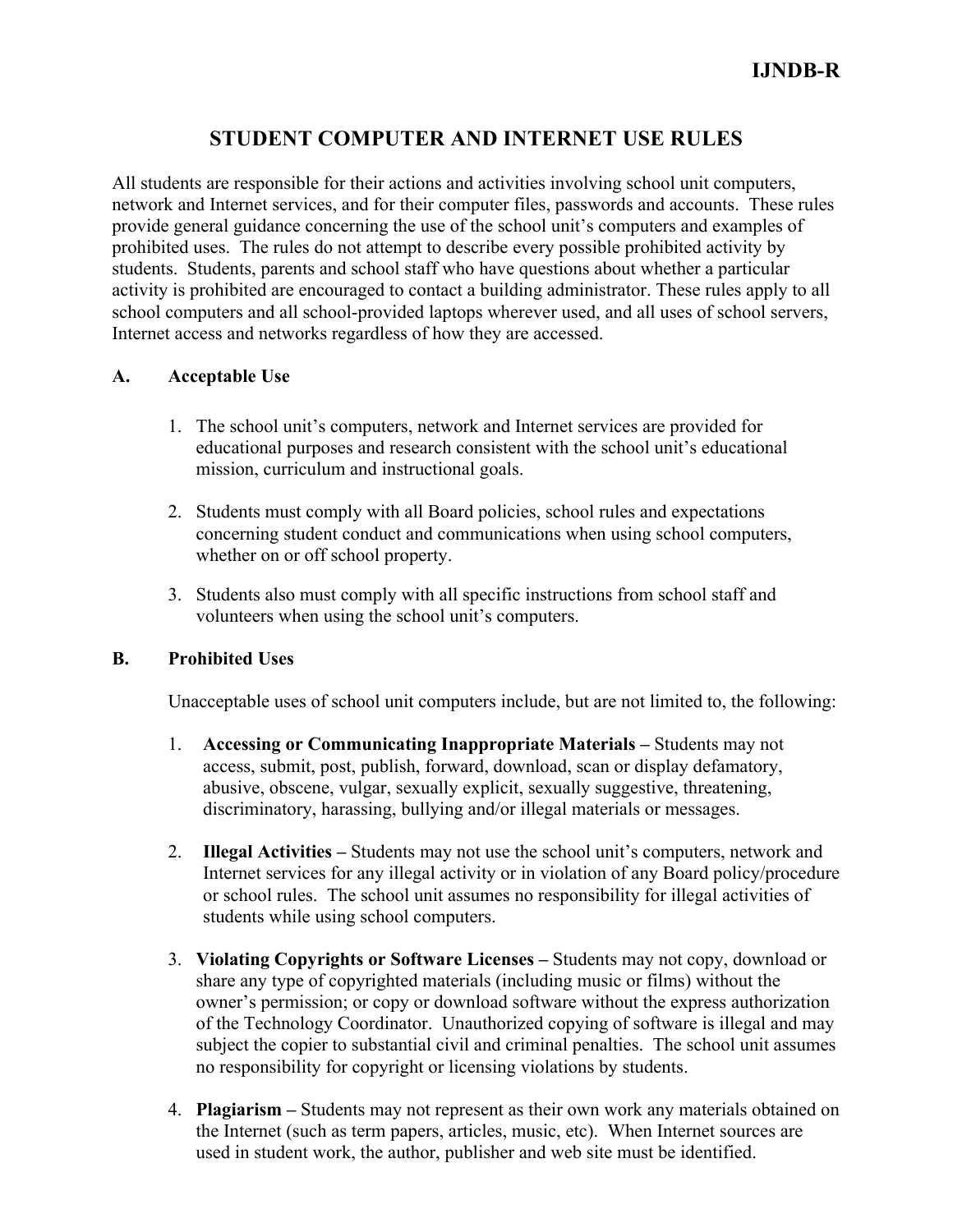- 5. **Use for Non-School-Related Purposes -** Using the school unit's computers, network and Internet services for any personal reasons not connected with the educational program or school assignments.
- 6. **Misuse of Passwords/Unauthorized Access –** Students may not share passwords; use other users' passwords; access or use other users' accounts; or attempt to circumvent network security systems.
- 7. **Malicious Use/Vandalism –** Students may not engage in any malicious use, disruption or harm to the school unit's computers, network and Internet services, including but not limited to hacking activities and creation/uploading of computer viruses.
- 8. **Avoiding School Filters –** Students may not attempt to or use any software, utilities or other means to access Internet sites or content blocked by the school filters.
- 9. **Unauthorized Access to Blogs/Social Networking Sites, Etc. –**Students may not access blogs, social networking sites, etc. to which student access is prohibited.

#### **C. Compensation for Losses, Costs and/or Damages**

The student and his/her parents are responsible for compensating the school unit for any losses, costs or damages incurred for violations of Board policies/procures and school rules while the student is using school unit computers, including the cost of investigating such violations. The school unit assumes no responsibility for any unauthorized charges or costs incurred by a student while using school unit computers.

#### **D. Student Security**

A student is not allowed to reveal his/her full name, address, telephone number, social security number or other personal information on the Internet while using a school computer without prior permission from a teacher. Students should never agree to meet people they have contacted through the Internet without parental permission. Students should inform their teacher if they access information or messages that are dangerous, inappropriate or make them uncomfortable in any way.

## **E. System Security**

The security of the school unit's computers, network and Internet services is a high priority. Any student who identifies a security problem must notify his/her teacher or building administrator immediately. The student shall not demonstrate the problem to others or access unauthorized material.

## **F. Additional Rules for Laptops Issued to Students**

1. Laptops are loaned to students as an educational tool and may be used for purposes specifically authorized by school staff and the MLTI program.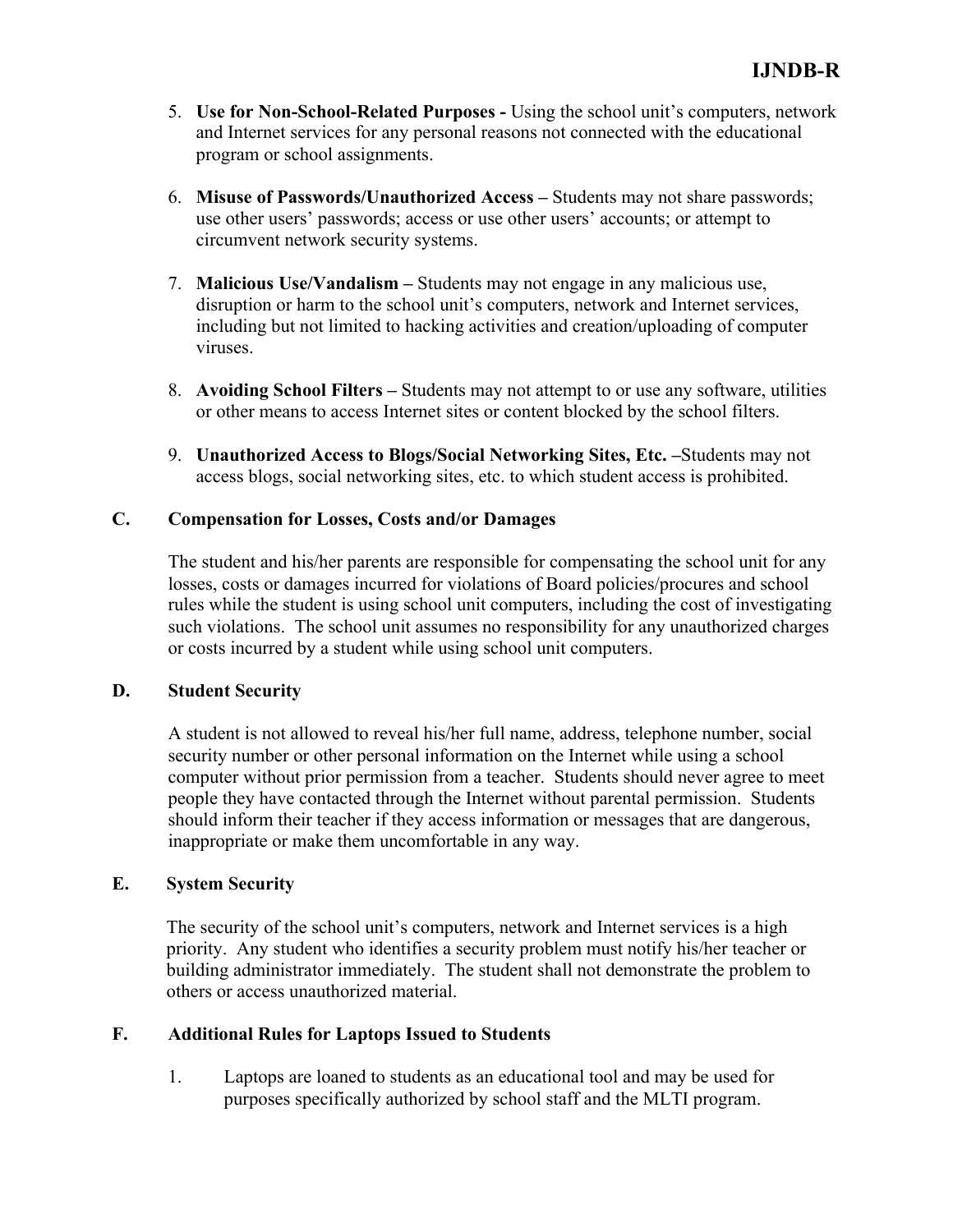- 2. Both the student and his/her parent must sign the school's acknowledgment form before a laptop is issued. At the middle school, parents are required to attend an informational meeting before a laptop may go home.
- 3. Students and their families are responsible for the proper care of laptops at all times, whether on or off school property, including costs associated with repairing or replacing the laptop. Gorham School Department offers a laptop protection program for parents to cover replacement costs and/or repair costs for damages not covered by the laptop warranty. **Parents who choose not to purchase laptop protection should be aware that they are responsible for any costs associated with loss, theft or damage to a laptop issued to their child.**
- 4. If a laptop is lost or stolen, this must be reported to the building administrator immediately. If a laptop is stolen, a report should be made to the local police immediately.
- 5. The Board's policy and rules concerning computer and Internet use apply to use of laptops at any time or place, on or off school property. Students are responsible for obeying any additional rules concerning care of laptops issued by school staff.
- 6. Violation of policies or rules governing the use of computers, or any careless use of a laptop may result in a student's laptop being confiscated and/or a student only being allowed to use the laptop under the direct supervision of school staff. The student will also be subject to disciplinary action for any violations of Board policies/procedures or school rules.
- 7. Parents will be informed of their child's login password. Parents are responsible for supervising their child's use of the laptop and Internet access when in use at home.
- 8. The laptop may only be used by the student to whom it is assigned and family members to the extent permitted by the MLTI program.
- 9. All use of school-loaned laptops by all persons must comply with the school's Student Computer Use Policy and Rules.
- 10. Laptops must be returned in acceptable working order at the end of the school year or whenever requested by school staff.

## **G. Additional Rules for Use of Privately-Owned Computers by Students**

- 1. The Technology Coordinator will determine whether a student's privately-owned computer meets the school unit's network requirements.
- 2. Requests may be denied if it is determined that there is not a suitable educational basis for the request and/or if the demands on the school unit's network or staff would be unreasonable.